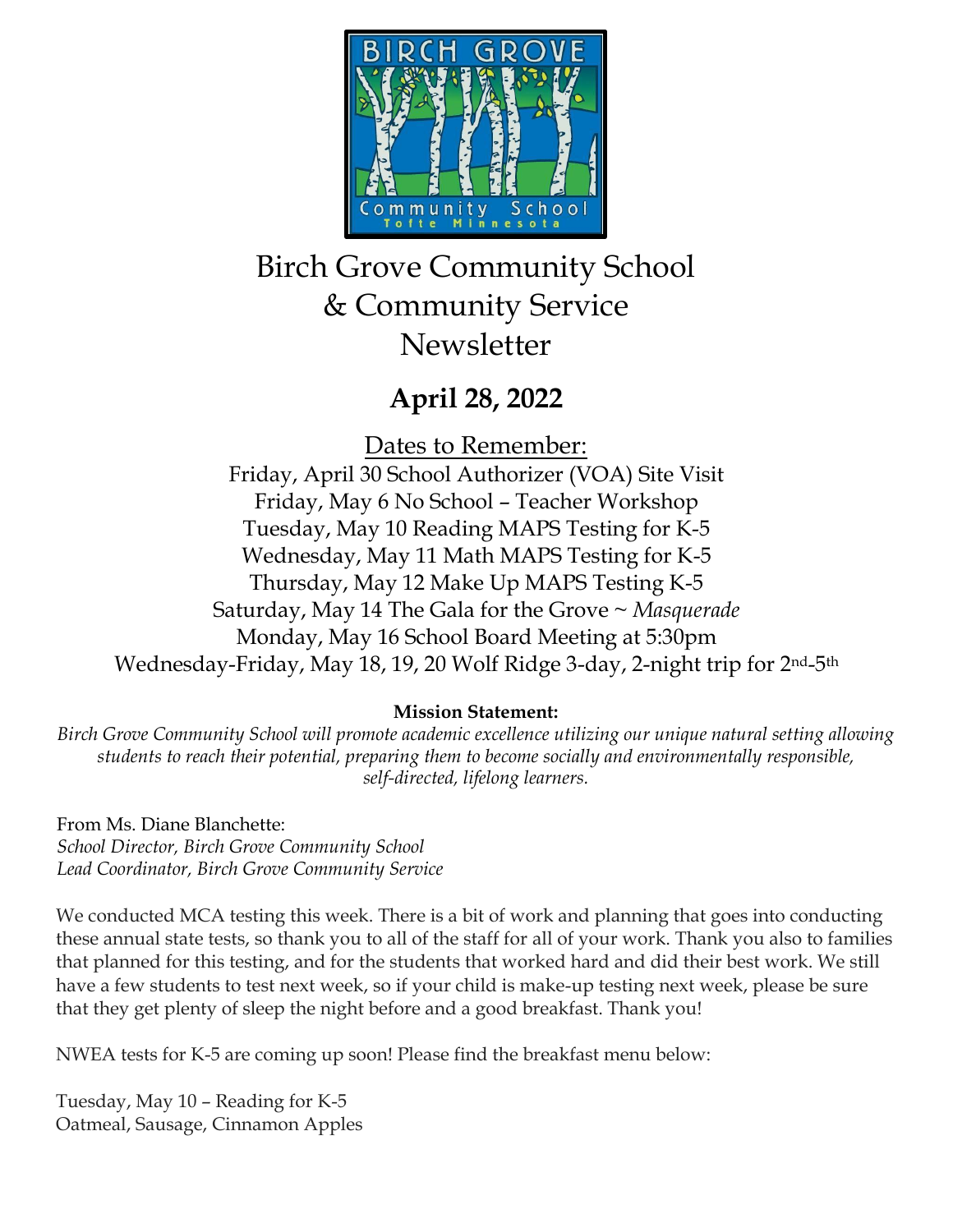Wednesday, May 11 – Math for K-5 Bread Pudding, Sausage and Fruit

Thursday, May 12 – Make-Up Tests Waffles, Bacon, and Fruit

Planning is taking place for all of our year end activities. Having missed field trips for the past two years has us happily planning fun activities off campus for all grade levels. Please be sure to check the Dates To Remember above as we start setting dates for special events. These kids deserve it!!

As we head into the end of the year, energy levels always seem to rise. If your child rides a bus, please be sure to remind them of appropriate behavior. We want bus rides to and from school to be safe and pleasant for all riders. Assigned seats will remain until the end of the year.



#### **Enrolling Now!**

The school year Saplings Program (Sept-May) is now enrolling for the 22-23 year. This program has a continued 4 of 4 STAR Parent Aware rating! Transportation is available along our regular bus stops. Please recommend this program to those that you know that have children ages 3-5. Space is limited! [https://www.birchgroveschool.com/Saplings-](https://www.birchgroveschool.com/Saplings-Program)[Program](https://www.birchgroveschool.com/Saplings-Program)



The Gala for the Grove ~ *Masquerade*, BGCS's biggest fundraiser, is finally back and set for Saturday, May 14. For more information and how to get tickets, go to the school website at [www.birchgroveschool.com](http://www.birchgroveschool.com/) under the Events Page/Gala for the Grove. Tickets are \$75 and there are sponsorships available for individuals and for businesses. Please suggest sponsorship to any businesses that you know or that you work for, or suggest a donation to the live auction or raffle. As a small school, Birch Grove

Community School is grateful for the support of local businesses, individuals, our families, and the community that we serve. Sarena Nelson, school board member, is leading this event and can be contacted concerning donations of items at [sarenanelson@yahoo.com.](mailto:sarenanelson@yahoo.com) Please help us to make this fundraiser a great success!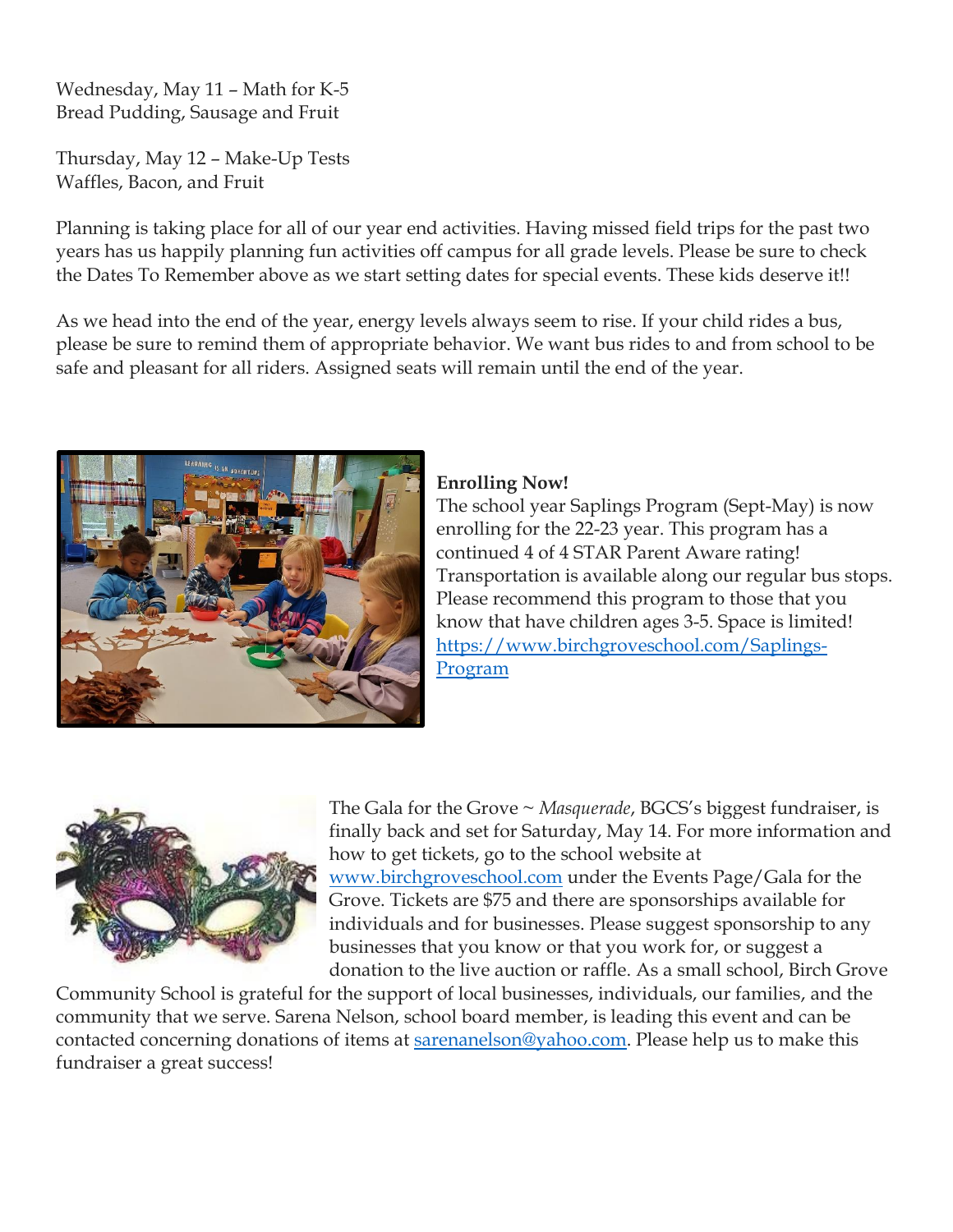**Picture of the Week!**



The new sign arrived today! We are excited for all of the new changes that will be happening at the Campsite this spring that will benefit our elementary school program as well as our summer programs. Another shout out to the Lloyd K. Johnson Foundation for granting \$10,000 for the Campsite project #2 scheduled for this spring (snow, please melt faster)!



If you have any questions or concerns, please do not hesitate to contact us: [birchgrove@boreal.org](mailto:birchgrove@boreal.org) ~ Birch Grove Community School Email [bgcommunityservice@boreal.org](mailto:bgcommunityservice@boreal.org) ~ Community Service Email 218-663-0170 ~ School Phone 218-663-0170 ext. 26 Community Service Phone Website: [www.birchgroveschool.com](http://www.birchgroveschool.com/) School Spirit Store: [http://birchgrove.logosoftwear.com](http://birchgrove.logosoftwear.com/) School Spirit Store Coupon Link: [https://www.logosoftwear.com/coupons.php](https://l.facebook.com/l.php?u=https%3A%2F%2Fwww.logosoftwear.com%2Fcoupons.php%3Ffbclid%3DIwAR2Xqd17qslymSELe8_VeVgOevR-QsZi3Qz3QuYTsWuNO2GLWjqyiQ62ICs&h=AT2z_Mc6YstEexFQ0i5rW-HO4fVUjQWMG_mHzx48fuw3yADOJuSHwXhN9MQfmKFDZxVhPbfBgLy6FDYrV0SZiN-UApxljZJM83a99ykkj6B8CMjcjkNw3W_Q7esHr8EHSDY6&__tn__=-UK-R&c%5b0%5d=AT3hJTZO-D9y88WW55bnY7TKagKxE33cxX646tzqglmwc95PJrJ3IYR9biVvFaLzk80QBN6o7R5n96uR3pNcGUR2nS6jY3yHy4SJEISdB3KoMVhV6OckeZsezEKQYZjMowKojD5TLi5DzP_AyBUXCERIZcNHwoDXS9DzEjlTMuD3pg) Face Book: [Birch Grove Community School and Community Services #4145 | Facebook](https://www.facebook.com/birchgrovecommunityschool/)



~~~~~~~~~~~~~~~~~~~~~~~~~~~~~~~~~~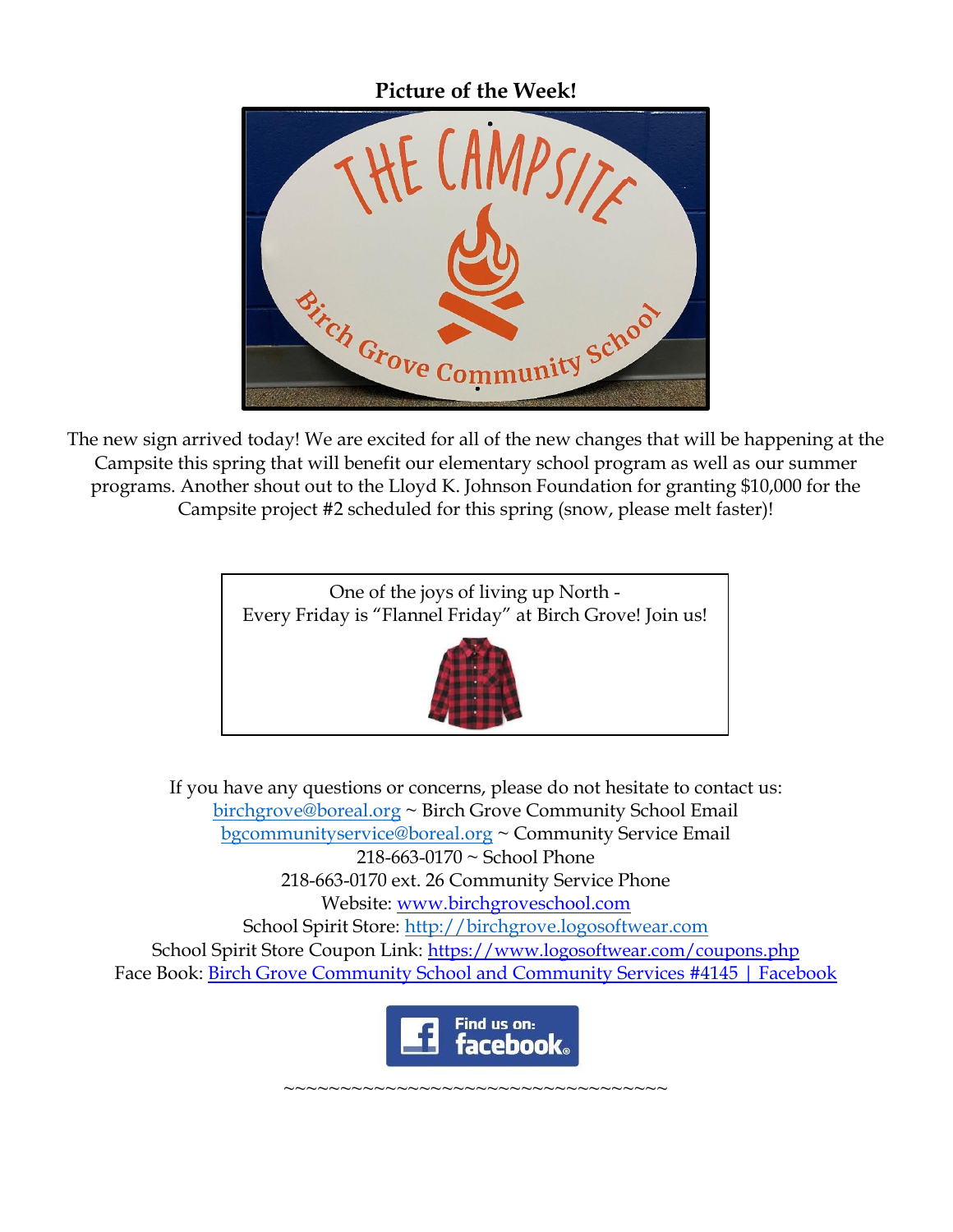#### **From Ms. Alayna Carrier and Ms. Mari Maldonado**

*Sapling Teachers, Birch Grove Community Service* 

This week our theme was bugs and our focus was insects. We learned the different parts of a bug's body and had a lot of fun bug crafts! We made an edible bumble bee, an ant out of a plastic spoon and pipe cleaners, a lady bug and colored a bug booklet! In our pretend center we had various bug costumes, wings, and antenna headbands for the Saplings to try on. We loved seeing them all dressed up and pretending to fly together! We read many bug books and also learned some fun facts about each bug we made a craft on.

Have a great weekend!

218-663-0170 ext. 21 [alayna.carrierbgcs@gmail.com](mailto:alayna.carrierbgcs@gmail.com) [mariprovi.maldonadobgcs@gmail.com](mailto:mariprovi.maldonadobgcs@gmail.com)

#### **From Ms. Sara Knottski** *K & 1 Grade Elementary Teacher*

It is great to see the weather start changing! Warmer weather always makes recess and playtime easier! With the last few 30-degree days make sure your child is equipped to go outside. They are required to have a coat, hat, and mittens.

~~~~~~~~~~~~~~~~~~~~~~~~~~~~~~~~~~~~~~~~~~~~~~~~~~~~~~~~~~~~~~~~~~~~~~~~~~

This week Kindergarteners are reviewing letters, reading, and practicing writing. We are spending a lot of time ensuring that kindergarten topics are concrete and we are starting to excel in our reading skills. The first graders reviewed story structure. We read a story and identified the characters, the setting, the problem, and the solution in the story.

In math, we are all reviewing various topics. We are working on mastering the concepts of time, money, and measuring. We took time to play multiple whole group math games this week. It was a good review and fun!

Have a great weekend and remember to read!

218-663-0170 ext. 22 [sara.knottskibgcs@gmail.com](mailto:sara.knottskibgcs@gmail.com)

~~~~~~~~~~~~~~~~~~~~~~~~~~~~~~~~~~~~~~~~~~~~~~~~~~~~~~~~~~~~~~~~~~~~~~~~~~ **From Ms. Sara Silence**  *2nd & 3rd Grade Elementary Teacher*

The end of the year has managed to sneak up on me this year. In part because it does not feel like spring. At school we have very little snow, but there is plenty of mud. At some of our houses that are farther from the lake, there is still 5 feet of snow.

Our chicken eggs are growing! This week we candled the eggs twice and were able to see the air sac, the veins, and the chick! They should be hatched in two weeks, just before we go to Wolf Ridge May 18-20.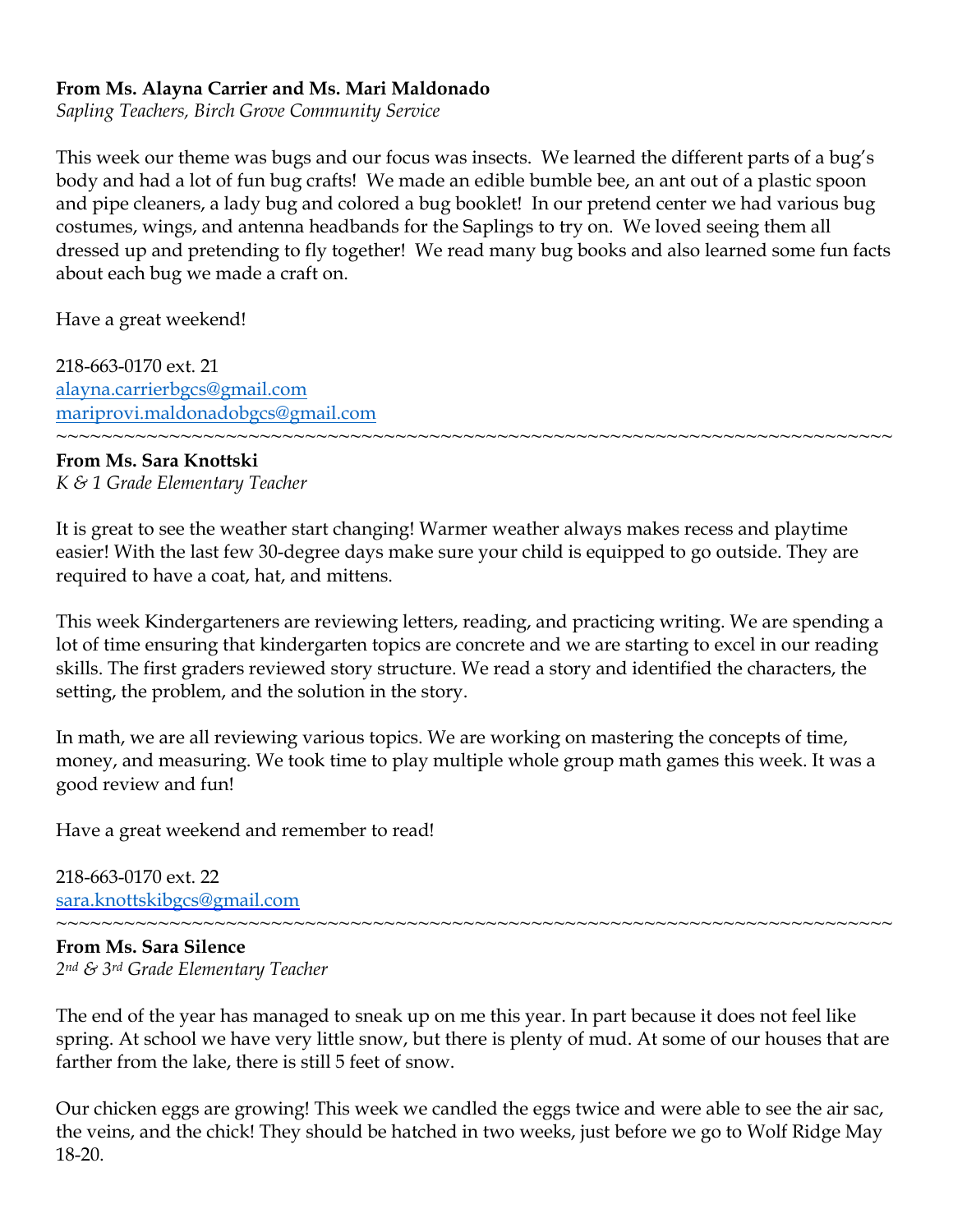The focus this week in reading has been to ask questions and give supporting evidence for your answers. In math we took a closer look at measuring and learned the word "estimate" which means a reasonable guess. Third graders were taking the MCA tests during the morning so they were not part of our focused lessons.

We are also making great progress on our country research projects. I anticipate that once their research is complete, each child will design and create something AT HOME to highlight the things that they learned and found interesting. This could be a book, a box diorama, a poster or something else. Details about that project will be sent home next week after we have completed the research in school. Some things may need to be looked up or reviewed at home, but mostly it will be guiding the creations.

We continue to work on language skills, asking questions that make sense, giving answers with evidence, and trying new words in our writing. Please continue discussion, reading, and practicing these skills.

Lastly! Keep practicing those math facts! Our first students have begun to meet the year end goal but we are still working hard! Those that are finished will move on to practice subtraction or division.

218-663-0170 ext. 26 [sara.silencebgcs@gmail.com](mailto:sara.silencebgcs@gmail.com)

#### **~~~~~~~~~~~~~~~~~~~~~~~~~~~~~~~~~~~~~~~~~~~~~~~~~~~~~~~~~~~~~~~~~~~~~~~~~~ From Ms. Heidi Helgesen**

*4th & 5th Grade Elementary Teacher*

4/5th graders did a great job with their MCA testing this week. Fourth and fifth grade students showed what they know in both math and reading, with fifth graders also participating in a science test. Students were excited to get breakfast at school and had a great all-school send off, getting them ready to do their best on the test. We are very proud of the patience students showed and how they did their best work on this important test.

During the rest of the week, 4/5 worked on their ancient civilizations project. Students worked in partner pairs to research about an ancient civilization and create a giant graphic organizer with lots of information about what life was like in that society. Next, students have been working on writing journal entries from the perspective of a child living in the ancient society they researched. Students have done a great job adding lots of details to their work and are almost ready for editing.

Students had a lot of fun during specials this week, playing the game Scramble in gym class and getting quite the workout! We also spent some time working on our art projects that are teaching us about the elements and principles of art. With this project, we are focusing on line and color. A couple weeks ago, students drew with Elmer's glue on a blank piece of paper and are now using the lines they created to add color to create an abstract piece of art.

Permission forms for Wolf Ridge went home last week! Please be sure to sign and return the form so your child can participate in our Wolf Ridge on May 18-20th. If you have any questions, please feel free to reach out at any time!